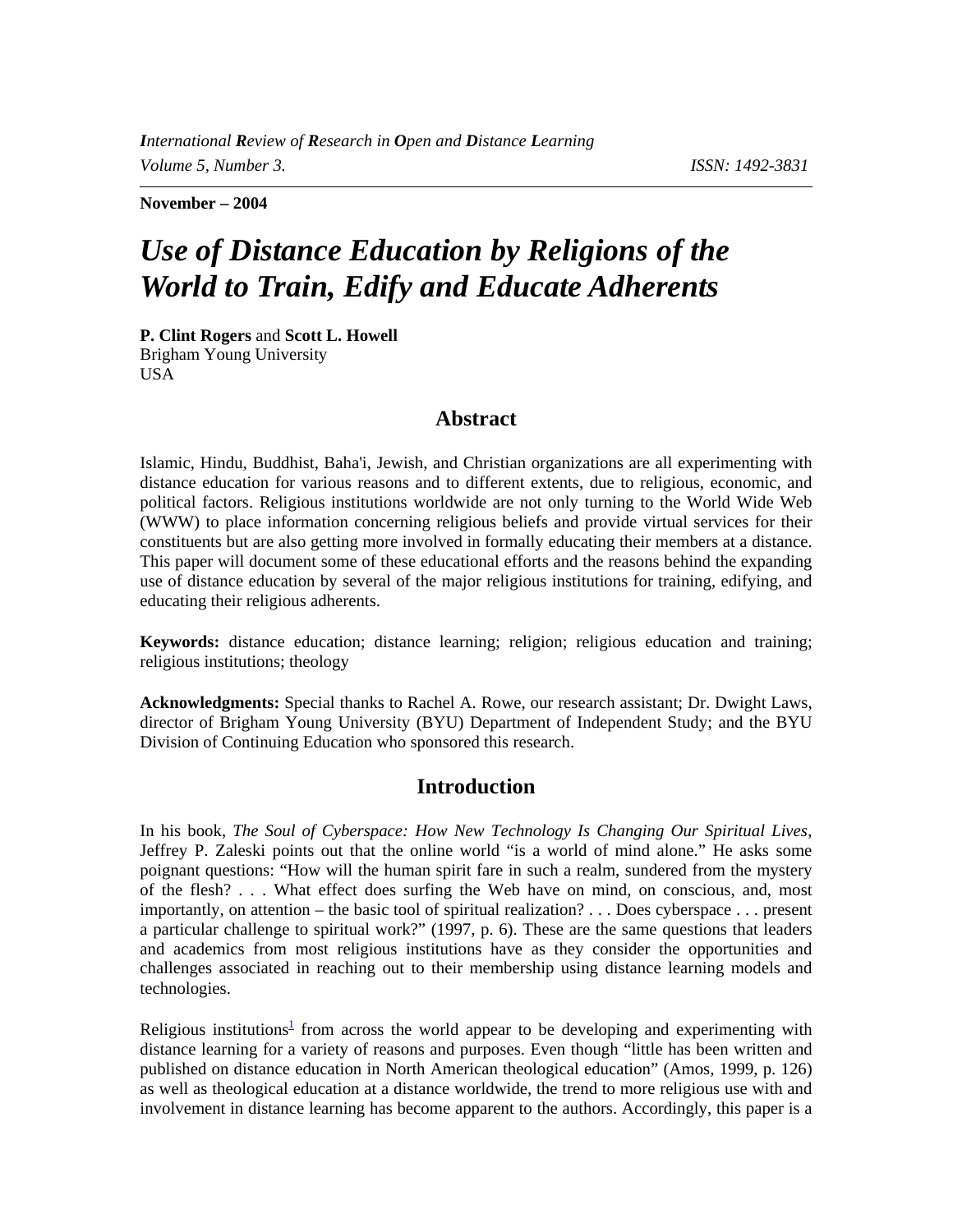synthesis of a literature review – which yielded little research in the area – and a significant amount of original research based primarily on interviews with religious leaders and academics associated with religious institutions involved in formal distance learning efforts.

Helland (2002) classified religions that use the Internet as either "religion-online" (simply presenting information about religion with limited participation) or "online-religion" (providing an interactive religious environment). These two classifications could include using the Internet as an information resource (by providing documents, services, directories, calendars, and specialized resources for religious use), for virtual worship services, to facilitate other types of online religious communication and communities, and even to proselytize non-adherents. For this article, the focus will remain on how religious institutions are increasingly using the Internet and distance education models to educate their adult membership as an organized, formal course of study – arguably a category all its own.

Those creating religious distance education programs identify the reasons for their efforts from simply desiring to keep pace with others, to fulfilling some kind of mission or purpose that is foundational to the religion's doctrine or credo. The polarization between faith and reason in a largely secular society has led some religious institutions to believe that distance learning may provide a way to bridge secular and spiritual gaps in the minds of learners by offering courses that seek to integrate the two.

This paper begins by providing background to the factors that have influenced the growth of religious institutions' use of distance education. Then it provides some examples of distance education efforts from many of the world's major religions and an examination of the catalyst(s) behind such efforts. The authors conclude by offering ideas about future trends in religious use of distance education and suggestions for additional research.

## **Background**

How religions view both formal and informal education doctrinally, culturally, and traditionally can differ greatly from religion to religion and even within a religion, and thereby influence the use of distance education to train, edify, and educate its adherents. For the purposes of this paper, *formal* education is defined as an organized course of study that usually requires some kind of registration and often leads to a title, degree, or certificate. Most of the major religions of the world, in combination with other educational methods, support some form of formal education where instructors and learners are separated by time and space, with some kind of communication medium (e.g., mail, Internet, etc.) to connect them.

Although religious institutions might use technology and the World Wide Web to support everything from internal communication to external proselytizing, religious applications of adult distance learning generally comprise an effort to extend religious-based instruction to three classes of constituents: 1) seminaries (primarily for the training and theological education of clergy)<sup>2</sup>, 2) university students attending church-sponsored or -affiliated universities and colleges, and 3) members of the laity in an effort to build faith, educate about doctrine, strengthen community, and extend other lifelong learning opportunities<sup>[3](http://www.irrodl.org/index.php/irrodl/article/viewArticle/207/290#3)</sup>. The purposes and extent to which each religion has employed distance instruction to these groups of constituents will always be influenced by a number of political, economic, and religious factors.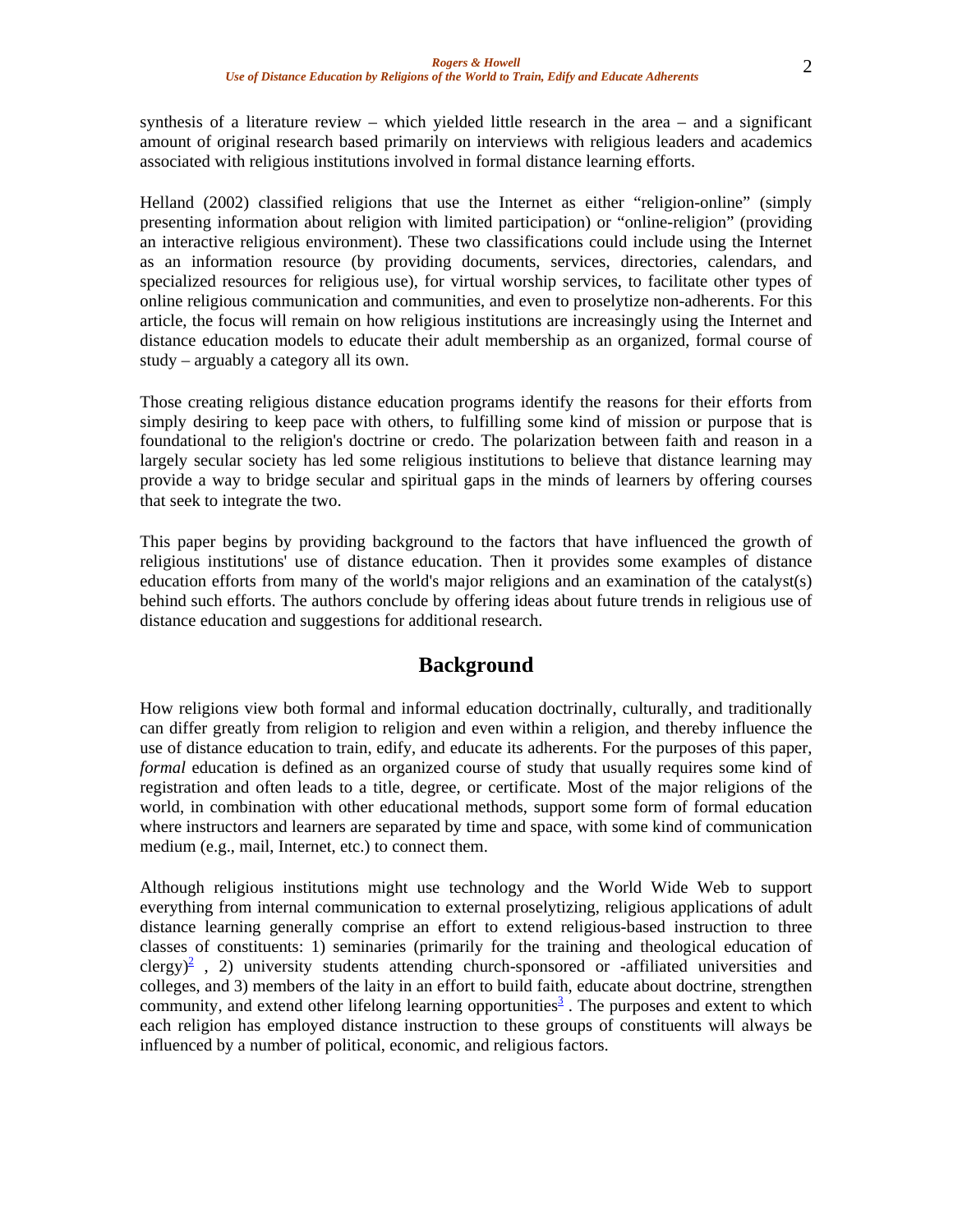# **Training Clergy and Laity**

Almost every major world religion has congregations and adherents both near and far in need of better trained clergy, or religious leaders. Various Islamic, Hindu, and Christian denominations have all attempted using some type of distance education model whereby the "lay ministry" (a member of the laity that is taking ministerial responsibilities) can receive continuing education wherever they may be practicing. Additionally, faculty and students alike at traditional brick-andmortar theological schools are exploring more flexible and blended instructional and distance delivery options to better meet the needs of non-traditional students and mobile faculty. Thus, many of the initial efforts of faith-based organizations to implement distance education programs have been primarily from seminaries for the theological training of clergy. This is changing, however, as "a growing literature base advocates theological education of the laity and a return to the importance of education of the whole people of God [regardless of whether they have ministerial responsibilities or not]" (Cannell, 1999, p. 54). For example, some of Buddhist organizations in Thailand and Sri Lanka now offer correspondence education courses where lay members can learn more about their faith and receive a certificate or diploma for completing course work (Dr. Lewis Lancaster, Personal Communication, March 16, 2004).

#### **Higher Education and Piety**

The scope of curricular content in distance education courses is also extending beyond strictly theological education, as more people of faith are placing value on receiving higher education. Dr. James Stewart, the associate dean in the School of Distributed Learning at Bethany College, sponsored by the Christian Assemblies of God organization, has noted a change in the focus of Christian educational efforts since about the 1960s. Prior to that time, he felt as "if there were almost an anti-education philosophy, that if you were educated then you weren't spiritual" (Personal Communication, February 9, 2004). The *Encyclopedia of Protestantism* (2004) corroborates this claim, outlining many periods in history when revivalists considered all forms of critical learning based on reason (and not faith) as a threat to piety. Some churches today (e.g., Jehovah's Witnesses, Amish, Mennonites, Hutterite Brethren) are still hesitant to encourage higher education, feeling it might distract from faithfulness as well as family and ministerial responsibilities.

Dr. Stewart has noticed, however, that most churches are beginning to see secular education integrated with religious values as being just as important in parishioners' preparation for their "life ministry" as the spiritual training. Prior to the 1960s, he said, it would have been rare to see a minister with a Bachelor degree, but now all church members are encouraged to pursue college education and even advanced degrees (Personal Communication, February 9, 2004). The emphasis on higher education by religious institutions can be seen in examples such as Andrews University (Seventh-Day Adventist), whose motto is "*Educar es Redimir*" (to Educate is to Redeem), and the fact that many church organizations have departments of Collegiate Ministries. Another example is the fastest-growing Christian church (Church Executive, 2004), The Church of Jesus Christ of Latter-day Saints, whose current leader, President Gordon B. Hinckley, told the youth of the church in a recent worldwide address: "You need all the education you can get. Sacrifice a car; sacrifice anything that is needed. . . .You belong to a church that teaches the importance of education" (*New Era*, 2001, p. 4). Because distance learning can make more secular and spiritual educational opportunities accessible to more of their members and students "anytime, anywhere," many religious institutions are enlarging their role as an education provider, especially to their own constituency. Distance learning is one of the ways by which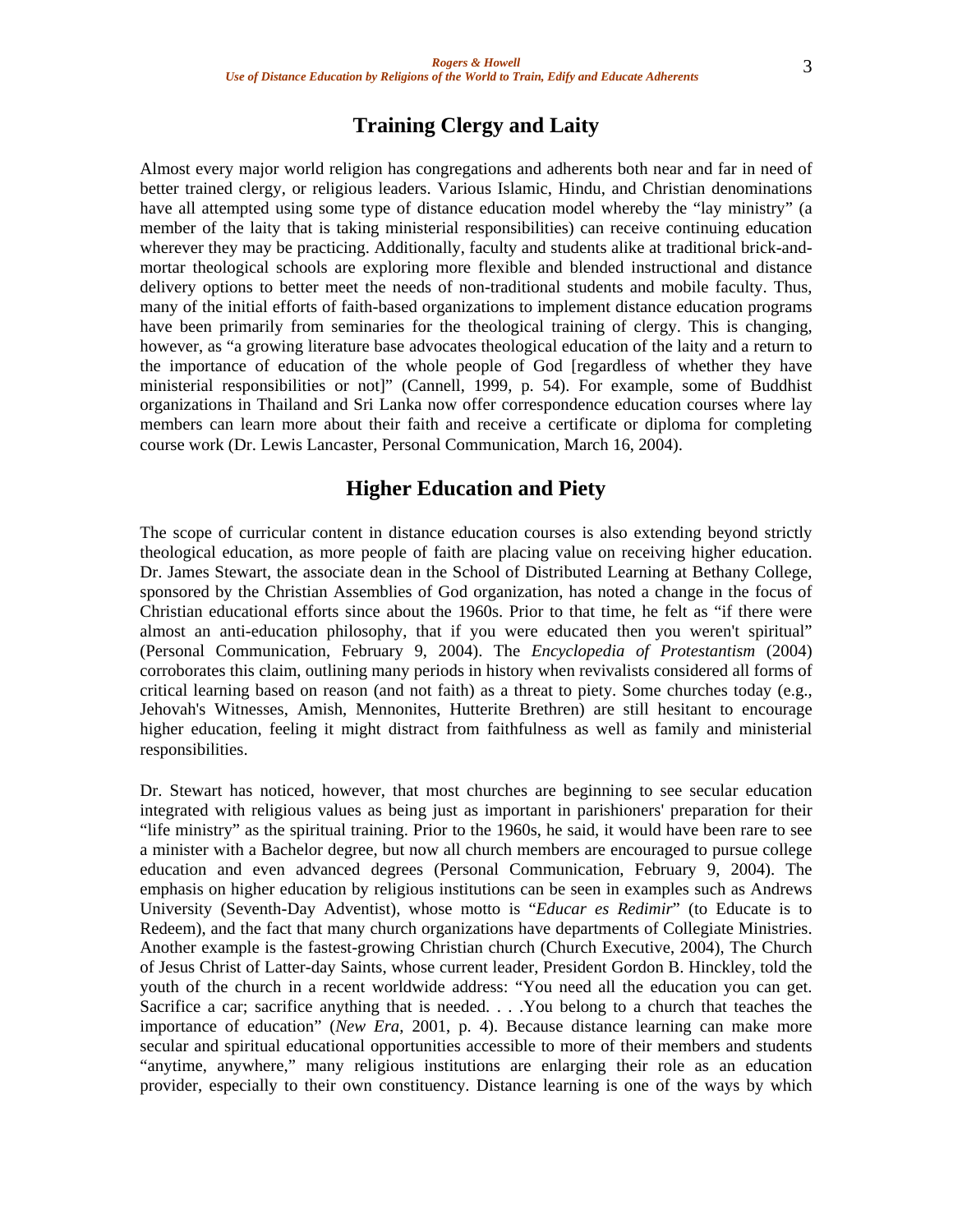religious-affiliated universities and colleges are meeting this need to integrate the spiritual into the secular.

## **Church and State**

In many areas of the world, as is the case with most of the Islamic countries, there is not a clear separation between church (or mosque, synagogue, etc.) and state, and no perceived separation between the spiritual and the secular. Similar to many Western countries of centuries past, these governments do not usually separate religious credos from legal decisions. That means that almost any educational effort within these countries is, in essence, the product of a religious institution. There are currently 58 member nations of the Organization of the Islamic Conference (OIC), which is the global intergovernmental organization of Islamic states (see [http://www.islamicnews.org/english/index.html\)](http://www.islamicnews.org/english/index.html), each with different degrees of interest in and acceptance of distance education. Although Nasser and Abouchedid (2000) of Notre Dame University indicate that in many Arabo-Islamic countries (e.g., Lebanon): "Ministries of Education do not officially recognize higher education degrees obtained by distance" (p. 1), some Islamic organizations (from both Arabic and non-Arabic countries) are very interested in how distance learning can be used to "make Islamic culture the basis of educational curricula at all levels and stages" and "safeguard the Islamic identity of Muslims in non-Islamic countries" (Islamic Educational, Scientific and Cultural Organization, ISESCO, [http://www.isesco.org.ma/English/presentation/present.html\)](http://www.isesco.org.ma/English/presentation/present.html).

There has also been a trend in certain democratized countries, such as India (largely Hindu) and Turkey (largely Islamic), toward a more Western model of secular government. In these countries, religiously sponsored educational institutions, as a result of political and social influences, have often been marginalized (Dr. Ilhan Yildiz, Personal Communication, March 5, 2004) and lack much of the comparative prestige and resources that are helpful when exploring and expanding new and innovative educational models, such as distance education.

This marginalization of church-sponsored educational institutions by some governments also extends to communist societies. While some may argue that communism is itself a religion (McFarland,1998), religion in the traditional sense as well as any religious education – much less religious-sponsored general education – is still discouraged in communist states. For instance, although China has passed legislation to promote private universities, none of these private institutions claim to be affiliated with any religion (Dr. Jin Lin, Personal Communication, March 10, 2004).

In the Western world, countries like the United States of America have experienced a shift away from their religious influence toward a more pluralistic and secular influence in their statesponsored institutions. The dilemma of being taught one thing in the place of worship and another – and often contradictory – thing in the public school, is an intellectual and spiritual challenge that is common to students, especially in a secular society. The reaction to this trend has "led to an increas[e] in home schooling and private schooling, as well as legal battles over governmental regulations of public schools" (*Encyclopedia of Protestantism*, 2004, p. 649). This general polarization and compartmentalization of teaching only the secular out of a moral/ spiritual context in the public arena has caused some religious institutions to assume a greater role in the formal education of its membership. At the elementary and secondary levels (i.e.,K-12), Home Study International (7th Day Adventist), Kolbe Academy Home School (Catholic), and the Sycamore Tree Center for Home Education, are just a few of the many distance education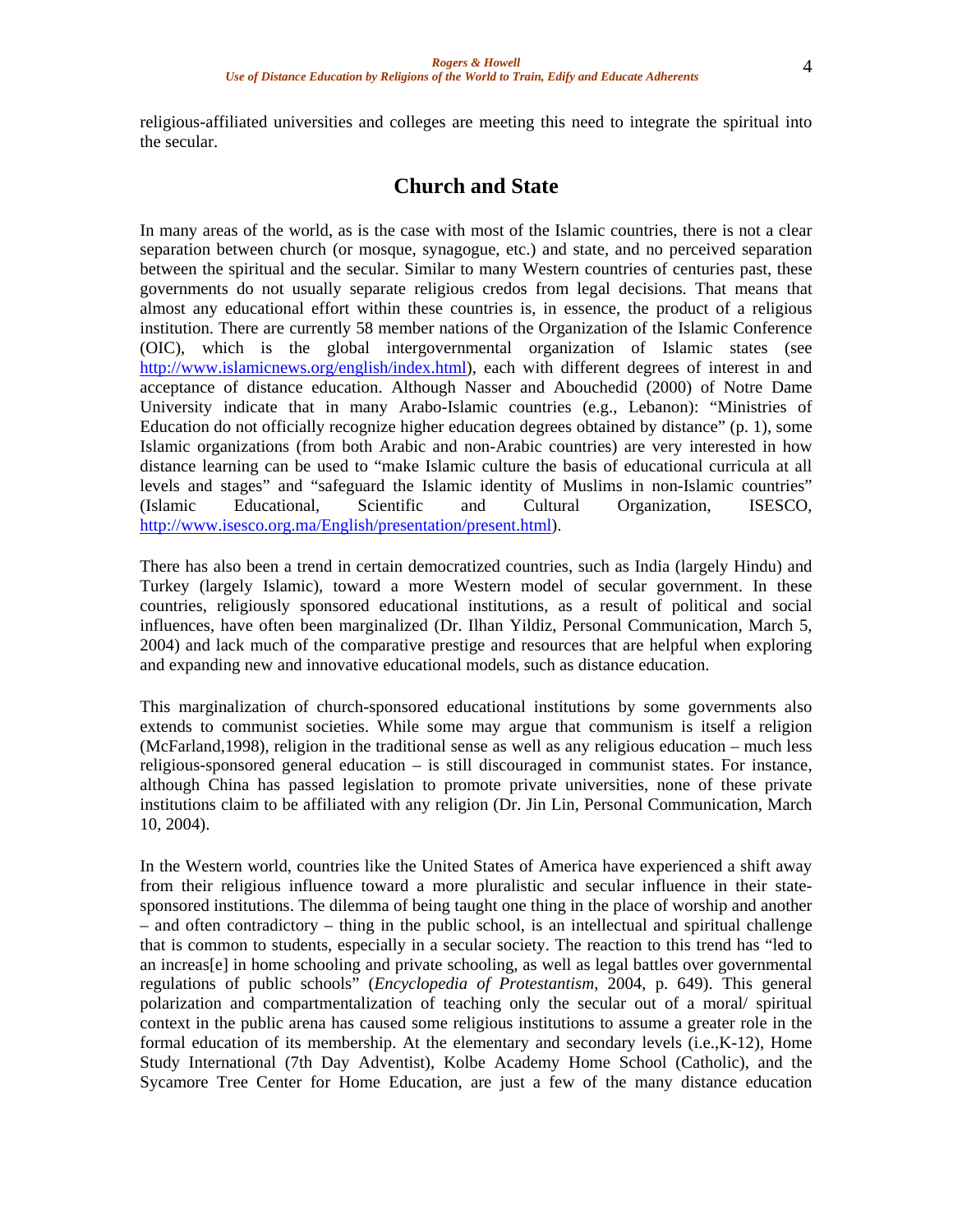providers that offer parents who home school their children a faith-centered curriculum that is nationally accredited in the United States.

#### **Competition and Quality of Education**

Aside from any religious or moral motivation, Cagney (1997, as cited in Cannell, 1999) gives a pragmatic recommendation for theological schools to start introducing distance education or face the risk of not keeping up with those who do. This observation was further supported in conversation with the director of collegiate ministries, United Church of Christ, who says most of their colleges are using distance education like any secular institution would, because "that is the way competition is" and that there is "very little religious motivation behind [their use of distance education]" (Steven Johnson, Personal Communication, March 8, 2004). But regardless of any influences that encourage religious-affiliated institutions to develop applications of distance learning, there is still a feeling among certain religious institutions that they should move more slowly in supporting such efforts, "until quality course design has been demonstrated, until a greater number of primary resource materials for theological disciplines are electronically accessible, and when the medium can prove that interactivity is possible and effective" (Cannell, 1999, 54; see also Bellinger, 2003; Crosby, 1997).

The authors believe that many of these barriers to adoption and concerns about design, resource materials, and interactivity have been mitigated by technological and pedagogical progress in distance education the past five years. Furthermore, great strides have been made in establishing standards and determining how best to assess and support quality instruction in this new teaching environment (McLoughlin and Luca, 2003). Many religious institutions have established an educational strategic plan that includes distance education, and now is the time for many others to do the same as distance education models mature and best practices emerge. Quality course design in theological education, however, extends beyond effective transmission of content knowledge, cognitive development, and even development of thinking skills (Kilmurray, 2003) into the affective realm "found in terms such as moral development, formation, spiritual maturity, character, and other relatively intangible goals" (Patterson, 1996, p. 66). Although most believe you do not need to be in a mosque or a church to have direct contact with God, many believe that the interpersonal learning relationships that exist in the classroom help them draw closer to the divine. There is compelling interest from most religions of the world to find ways to use technology to extend educational opportunities without compromising the affective and spiritual growth and development of their members or students (Amos, 1999; Reissner, 1999; Baig, 2001; Patterson, 1996). This underlying interest of fostering and preserving affective and spiritual growth and development in the context of constantly changing political, economic, and religious environs will continue to influence the demand for distance learning by religious institutions.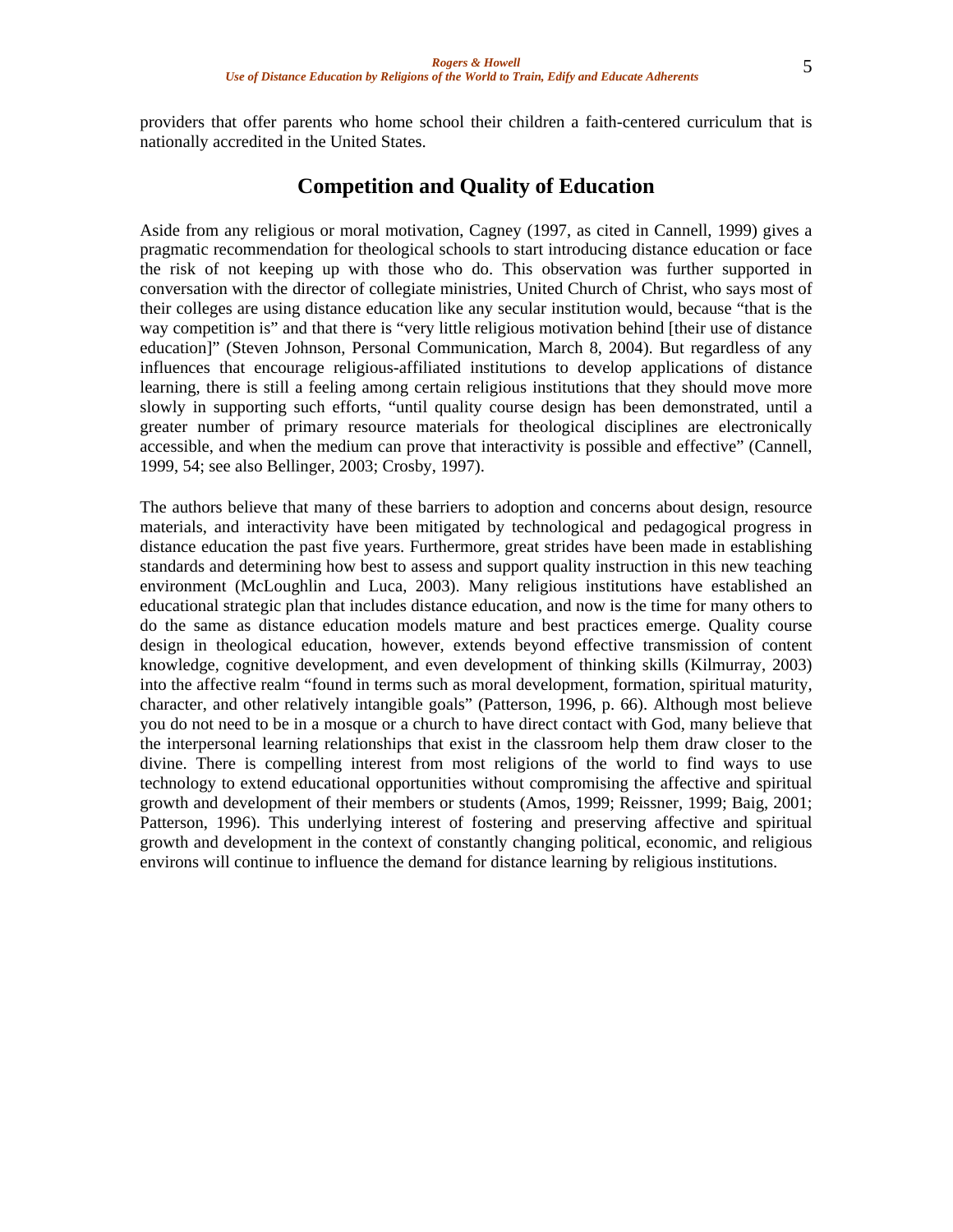# **Examples of Distance Education Efforts**

**Figure 1.** The Major Religions of the World as a Percentage of World



## **Population**

In Figure 1, the majority of people on earth ascribe to some religion. The world's largest faiths are really conglomerations of smaller sects or denominations, which makes it difficult to deliver many specific statements which would hold true for the entire religion, especially about orientations to new technological innovations and opportunities afforded by distance education. For example, between China and Southeast Asia even the canon of Buddhist religious texts only overlap by approximately 10 percent (Dr. Lewis Lancaster, Personal Communication, March 16, 2004), so making any kind of definitive statements about the orientation of all Buddhists toward something like distance education is virtually impossible.

In addition, the world's religions exhibit varying degrees of decentralized authority. For example, within the Christian denomination of Presbyterianism, although the genesis of the denomination began with the French lawyer John Calvin (1509–1564), members today could be affiliated with independent Presbyterian churches within the U.S.A., the Presbyterian Church (U.S.A.) – which is a merger of 11,200 congregations and 21,000 ordained ministers ([http://www.pcusa.org/navigation/whoweare.htm\)](http://www.pcusa.org/navigation/whoweare.htm), or any number of Presbyterian churches that exist internationally – each autonomously governed. Although practitioners of certain faiths may have similar beliefs, there is not necessarily any governing authority over all of the independent congregations. This type of decentralization of governing authority is so common among the world's faiths that discovering all of the examples of adult distance education, much less ascribing motivations behind such efforts, becomes a difficult task indeed.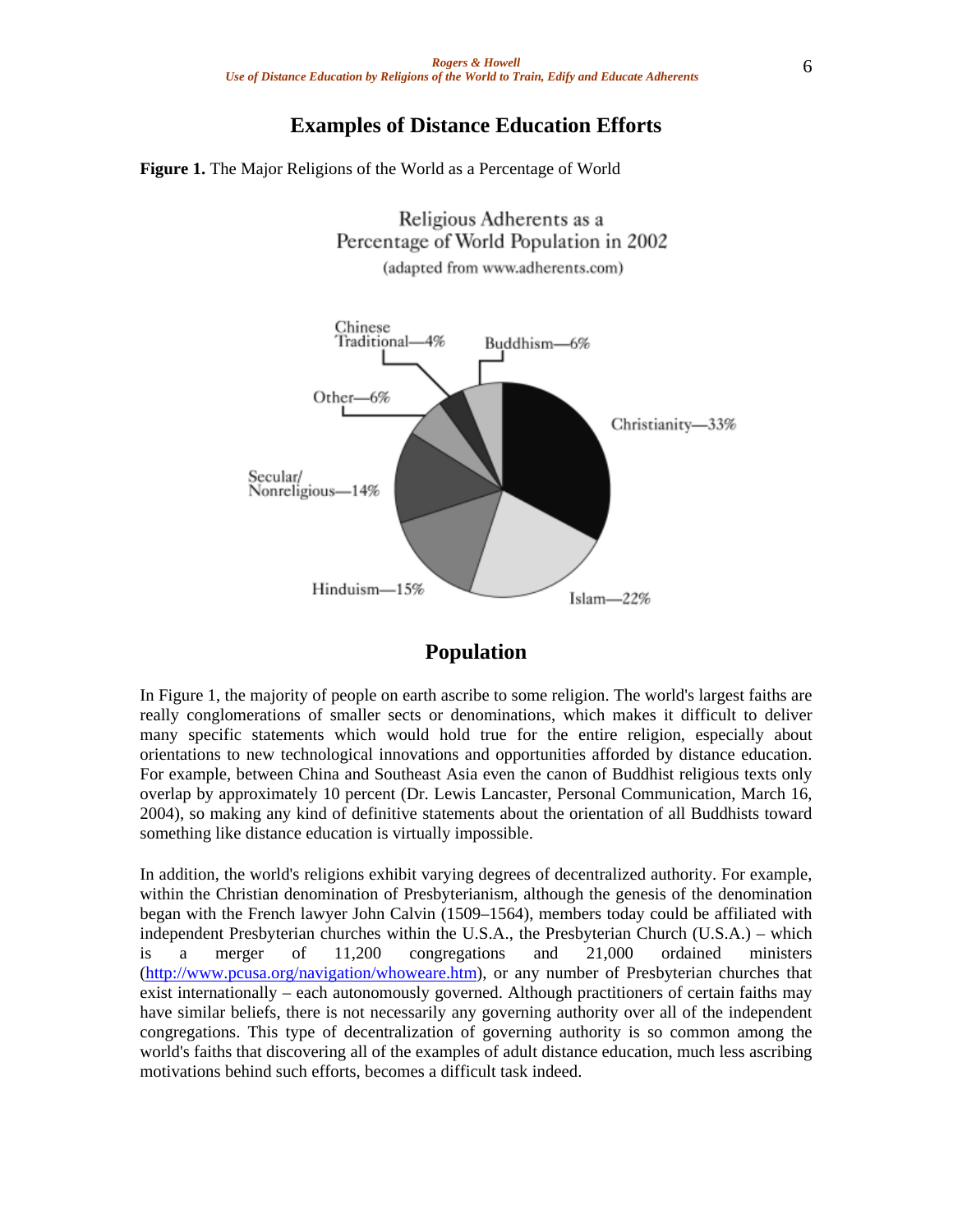In addition, educational institutions that might be expected to integrate faith and scholarship (e.g., Banares Hindu University, Israel Open University, Southern Methodist University) remain largely secular (aside from offering some religion courses), and some institutions that might be expected to be secular (e.g., American Open University) have faith as the foundation for their existence. Indeed, many secular institutions will offer courses on religion, even at a distance, but they are not the focus of this article. Confusion further arises as religious-based educational institutions (e.g., Moody Bible Institute) are founded by one who belong to the sponsoring religion, but not by the religion itself. Despite limitations such as these, the authors have researched and interviewed leaders and/ or academics representative of many of the world's largest faiths, especially those that seem more involved in adult distance education, and summarized some of the findings below. The interviewees were chosen because, when contacting the headquarters for a religious body (or universities associated with them), we were directed to these people as the person(s) who was/ were considered knowledgeable about that religion's distance education efforts. Still, the above-mentioned limitations, along with a host of other complexities, including changes in distance education models and technologies, should be considered when reading the following examples. Perhaps the most valuable thing the reader will gain is insights into how each religion is beginning to use the "concept" of distance education, or how the concept of distance education might figure into their overall orientation toward education.

The religions that are highlighted below were chosen mainly because of their size (Islam, Hinduism, Buddhism, and Christianity). Although Chinese Traditional religions make up four percent of the world's population, they are not discussed in depth because of lack of involvement in distance education. Both Judaism and the Baha'i faith with relatively fewer numbers of adherents are discussed, although in less detail, because of their international influence and integration of distance education. Because creating formal distance instruction is usually motivated by a religion's overall approach to education, each section begins by touching on the overall orientation to education in general. Although not every religion is represented, and the ones that are represented are only sampled, the adoption and integration – "conversion" – of distance education methods is evident in many religions of the world.

#### **Islam**

There are nearly 1.3 billion Muslims in the world today (Noss, 2003; or see [http://www.adherents.com\)](http://www.adherents.com/). Mamdouh Mohammed, of the American Open University, gave some reasons for Islamic interest in distance education. He spoke of the saying by Muhammad that seeking knowledge is an obligation by every Muslim, male or female (Personal Communication, 2004). Dr. James Badawi (2004) seems to indicate the same feeling. He said: "The Qur'an speaks highly of learning. The first word revealed of the Qur'an was, 'Recite,' or 'read.' As long as they were true to their faith, and to Qur'anic injunctions about learning, Muslims established a civilization that saw great advances in science and in the humanities" (p. 1). According to the website for Federation of the Universities of the Islamic World (<http://www.isesco.org.ma/English/Fuiw/index.asp>), there are currently 193 Islamic-affiliated universities. Because of the emphasis on education and the growing availability of supporting telecommunication infrastructure, the likelihood of the growth and success of more Islamic-based distance education efforts in the future is very high.

Although the Islamic population is not only Arabic (and there are many Arabs of other faiths), integrating this type of education into Arab-Islamic society has not consistently been met with optimism. There are currently 58 member nations of the Organization of the Islamic Conference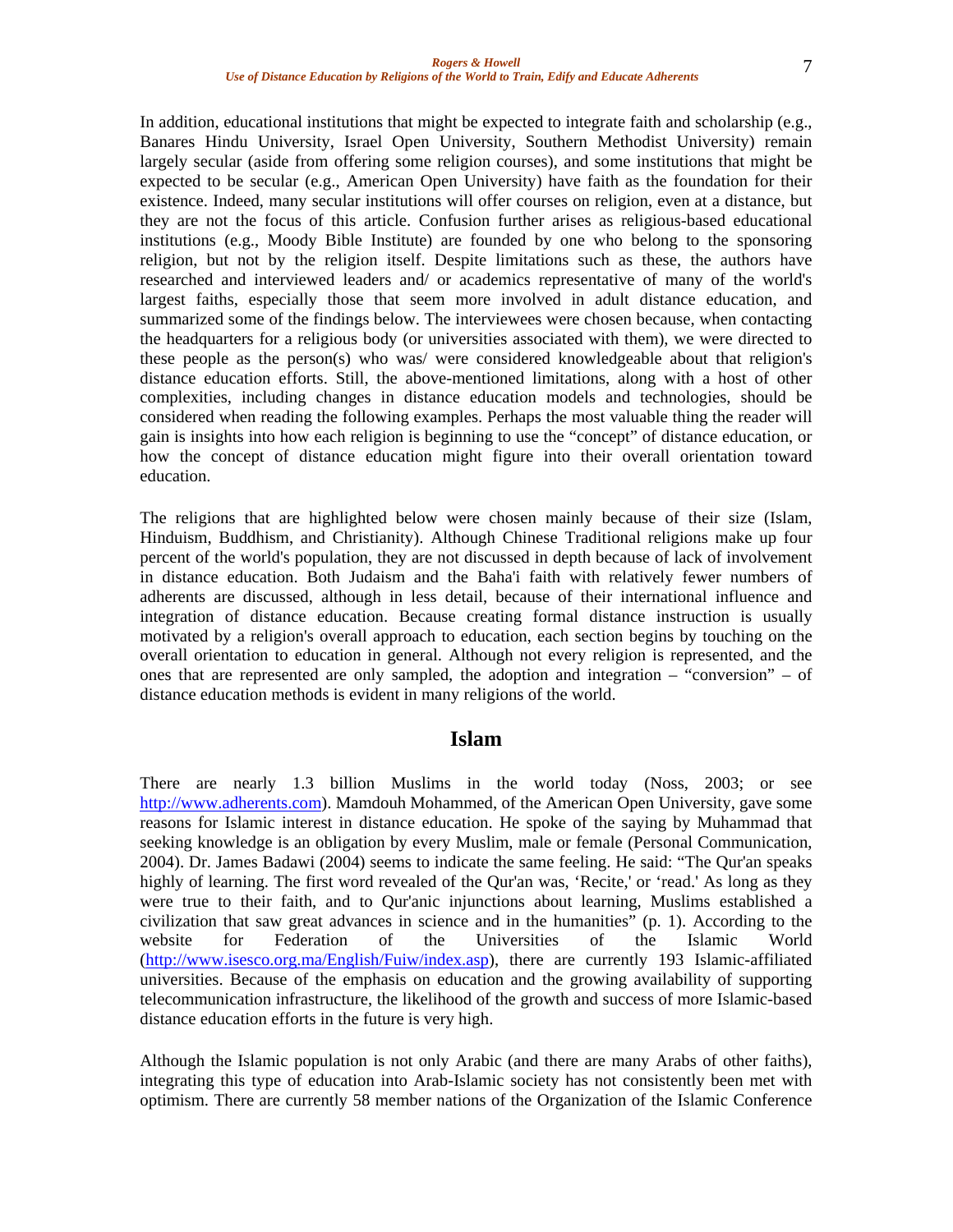University:

(OIC), which is the global intergovernmental organization of Islamic states (see [http://www.islamicnews.org/english/index.html\)](http://www.islamicnews.org/english/index.html), each with different degrees of interest in and acceptance of distance education. According to Nasser and Abouchedid (2000) of Notre Dame

. . . in many Arab countries there has been no real implementation of distance education. Despite attempts by local institutions and international organizations like UNESCO to promote regional cooperation through distance education, Ministries of Education do not officially recognize higher education degrees obtained by distance in a number of Arab countries (e.g., Lebanon). Though the Arab Ministers of Education convened in the Lebanese capital, Beirut, on September 18, 2000, and announced the establishment of the Open Arab University in the year 2001, most education decision-makers remain militate against distance education. In fact, strategic thinking is counter weighted by negative attitudes towards the workability of distance education. While the battle for and against distance education goes on, neither policy nor basic research has examined the views and concerns of schoolteachers and directors towards the implementation of distance education programs in the Arab region (p. 1).

It is important to recognize that large Islamic populations exist outside of the Arab world in countries like Indonesia, Nigeria, and China. Despite the reluctance of some Arab-Islamic governments to embrace distance education, many other Islamic institutions still see it as a way to "develop applied sciences and use advanced technology within the framework of the lofty and perennial Islamic values and ideals"; "make Islamic culture the basis of educational curricula at all levels and stages"; and "safeguard the Islamic identity of Muslims in non-Islamic countries" (Islamic Educational, Scientific and Cultural Organization, ISESCO, [http://www.isesco.org.ma/English/presentation/present.html\)](http://www.isesco.org.ma/English/presentation/present.html).

Four of the main Islamic-affiliated distance learning providers are Allama Iqbal Open University, based in Islamabad, Pakistan; the Islamic American University (IAU), sponsored by the Muslim American Society; the American Open University; and the Arab Open University. Allama Iqbal Open University is primarily a distance teaching institution using multimedia techniques, correspondence packages, and radio and television broadcasts specially prepared for distance learners. The Arab Open University, based in Kuwait, is partnering with the Open University (UK) and UNESCO to provide quality distance education in that area of the world. Although they have just launched their program within the last two years, their plans include setting up university branches in a number of Arab countries, including Kuwait, Saudi Arabia, Bahrain, Jordan, Lebanon, and Egypt. $^{4}$  There are also a number of independent Islamic universities (e.g., Sharif University of Technology [SUT] in the Islamic Republic of Iran) that are beginning to develop distance learning.

## **Hinduism**

There are nearly 900 million adherents to the Hindu faith [\(http://www.adherents.com\)](http://www.adherents.com/). Nobel Laureate Rabindra Nath Tagore called Hinduism the "Religion of Man," saying that the "Vedic" and "Veda" mean knowledge, and that the foundations of Hindu tradition are truly knowledge based. Gandhi advised his followers to consider how technological and economic progress would affect the poorest of the poor, and to see themselves as trustees and not owners of their financial and intellectual endowments (Swaminathan, 2001).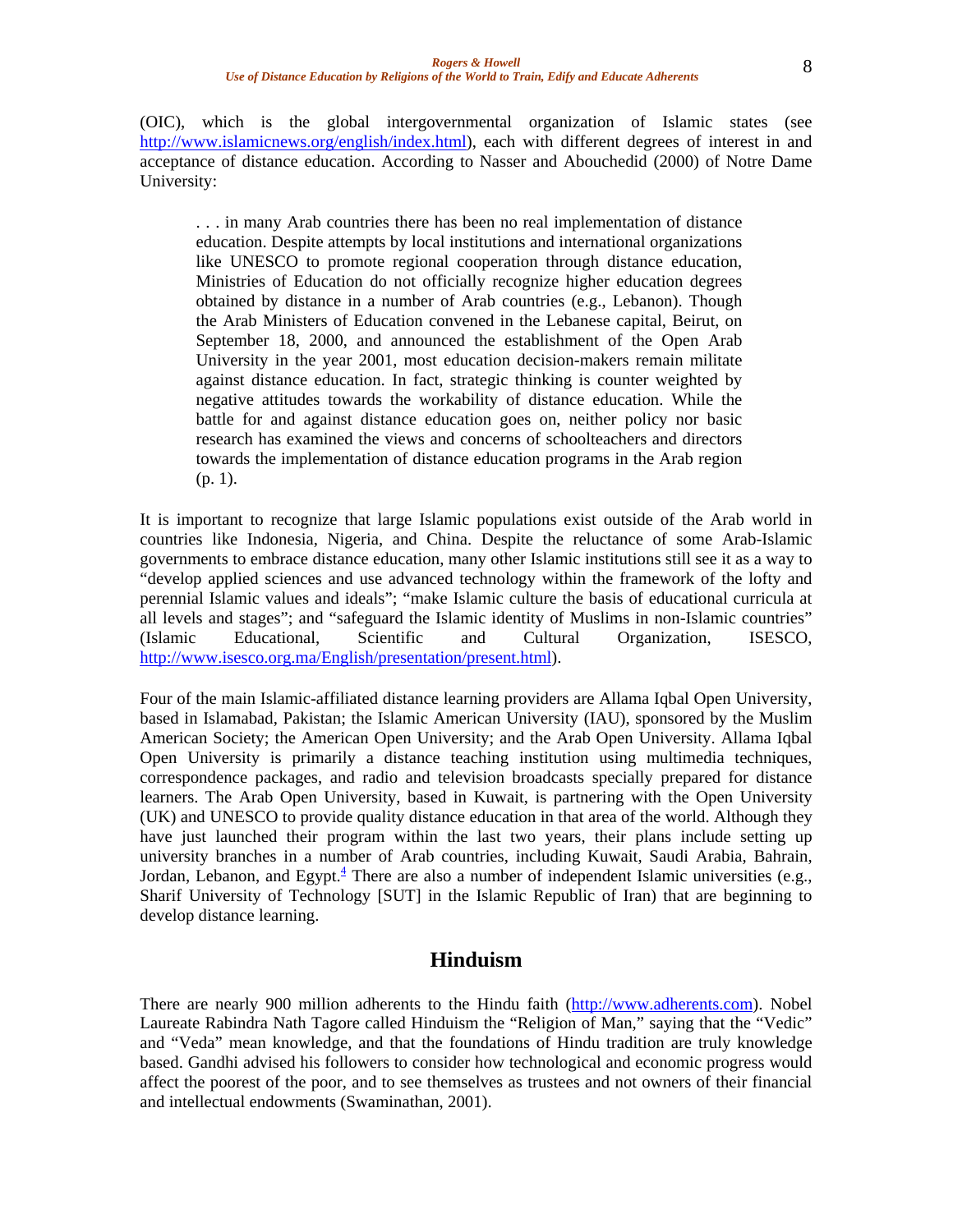Education has always been a core part of Hindu tradition, with temples and ashrams serving as centers of learning and teaching. Although previously the focus has been more spiritual training, more emphasis is now being placed on secular and sacred disciplines together, with Hindu-based organizations, like the Hindu University of America, emphasizing that the Hindu system has the ability of building "harmony amongst apparently conflicting things – secular versus sacred, science versus religion, etc." ([http://www.hindu-university.edu/\)](http://www.hindu-university.edu/).

India, the country with the largest Hindu population, has experienced external and internal influences, including secularism, which have subsequently limited the number of explicitly Hindu-sponsored institutes of higher education. The Hindu University of America, the Bhaktivedanta Institute of Science, and a few Veda colleges in the U.S. do offer degrees based on modern research and ancient wisdom taught at a distance. The Ayurvedic Academy in Seattle, Washington, offers distance education courses in Ayurveda to its students who can earn a Master of Hindu studies degree in Ayurveda, with significant course work available at a distance. Also, the Holistic Center in New York City, U.S.A., now offers an online two-year certification program in conjunction with Westbrook University. Graduates of this program can transfer credits toward a PhD in Ayurvedic medicine through Westbrook. In India, Sri Sathya Sai Veda Pratishtan (at Secundrabad) is setting up a Virtual Veda University. They have brought up all Veda-sakhas, sacred writings, including 96 Upanishads, onto the portal at www.vedamu.org. Additionally, the Hindu University of America has launched a distance education and correspondence program, currently offering Masters and Doctoral degrees in three areas (Hinduism, Hindu philosophies, and yoga philosophy and meditation). Although they are clearly still in the development stages, they remain optimistic about the future (Dr. Kuldip C. Gupta, Personal Communication, March 16, 2004). These notable examples of some Hindu-based distance education, while demonstrating use of distance education methods and technologies by some of the Hindu faith, should not be construed as a widespread integration among the Hindu religion.

#### **Buddhism**

Some consider the Buddhist tradition, now with 330 million adherents, as the first world religion to break free of one local area, spreading into other areas of the world, and the first to have sacred texts translated into many languages. Dr. Lewis Lancaster said: "When any technology comes along, it is easy to see how the philosophy that took Buddhism along trade or mercantile routes would take it through things like the fiber-optic cables of today" (Personal Communication, March 16, 2004). Although in some ways Buddhist groups are even more diverse than those in Christianity, Buddhists today are beginning to organize a much more global effort than even 50 years ago.

Similar to what is the case in Christianity, Buddhist societies have seen the formation of two types of educational institutions. One is the monastic colleges/ institutions (like Christian seminaries). In countries like Sri Lanka, teenage boys are required to attend monastic institutions for three months as a form of filial responsibility to their mothers. Following that period, each boy has the option of staying or leaving. In the 20th century (and even earlier in Japan) Buddhist groups began setting up institutions of higher education, the equivalent of any university in the West. There are currently dozens of these universities scattered across countries like Japan, Korea, Taiwan, Thailand, and Sri Lanka.

Faju University in Taiwan has a very active Web site [\(www.cbta.com\)](http://www.irrodl.org/index.php/irrodl/article/viewArticle/v5.3/www.cbta.com), offering text-based online courses and providing online many of the Chinese Buddhist texts. As mentioned in the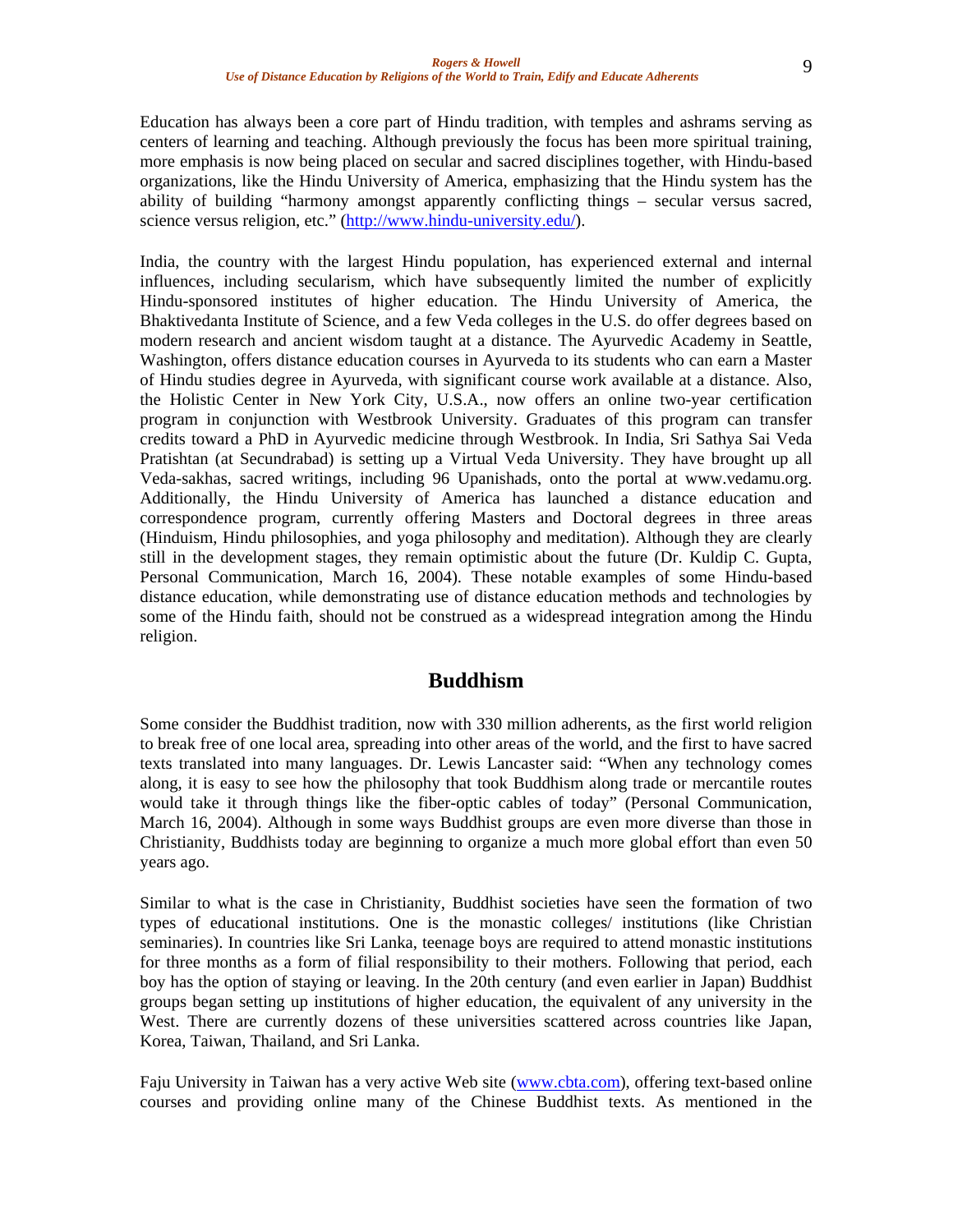introduction, both in Thailand and Sri Lanka, there are some forms of correspondence courses in which anyone can take a test and receive a certificate that indicates they have learned the religious content. While there are not many Buddhist-affiliated degree-granting universities that provide distance learning, a new Buddhist college in Los Angeles, the University of the West, will stream its first course over the Internet to San Diego and the San Francisco Bay Area – and perhaps to Taiwan in summer 2004 (Dr. Lewis Lancaster, Personal Communication, March 16, 2004).

### **Baha'i**

With nearly six million members ([http://www.adherents.com](http://www.adherents.com/)), the Baha'i faith is also expanding its influence through distance learning. The Wilmette Institute was established in 1995 and is an agency of the Baha'i faith in the United States ([http://www.wilmetteinstitute.org](http://www.wilmetteinstitute.org/)). The institute is dedicated to offering courses on Baha'i topics, both in its classrooms in Illinois and through distance learning; it is currently offering a dozen distance-learning courses per year with an average of 350 students from the United States and about 40 countries.

#### **Judaism**

Rabbi Joshua Heller at Jewish Theological Seminary confirmed that "Education is an essential value to Judaism," and this faith, comprised of nearly 14 million people, does "take education very seriously" (Personal Communication, February 17, 2004). The Kaminer Center for Distance Education is one example of Jewish-affiliated distance learning available to students, professionals, and lay people. This organization has online courses that offer access to interactive resources, a learning community, and contact with scholars and teachers from the Jewish Theological Seminary. There are also other Jewish organizations and universities that are experimenting with distance education.

## **Christianity**

Having nearly two billion adherents, Christians, with their affiliated seminaries, colleges, and universities, have become the most active in using applications of distance learning. Zaleski (1997) reports that as early as 1997: "Christian websites made up more than 80 percent of the websites of the world's five major (i.e., most influential) religions" (p. 99). Interestingly enough, the educational institutions sponsored by Christian churches rank among the largest sponsors of these websites. The Christian emphasis on education is also reflected in the literally thousands of institutions of higher education (colleges and universities) that are Christian affiliated and/ or sponsored.

Pope John Paul II in his message at the XXXV World Communications Day (May 27, 2001) encouraged the use of the "positive capacities of the Internet to carry religious information and teaching beyond all barriers and frontiers" (p. 2). When making the official announcement about the debut of the Catholic Information Center on the Internet (CICI), the Archbishop Martino said: "For the Church to fulfill her mission of teaching and serving all mankind, it is appropriate she make use of technology that offers the possibility of immediate, in-depth communication with the entire world" (as quoted in Zaleski, 1997). For a long time, this vision of being able to reach beyond all barriers and frontiers, increasing opportunities to bless the world with education, locally or internationally, has been one of the motivations of the many Christian pioneers of multiple denominations who have ventured forward past known horizons into what they have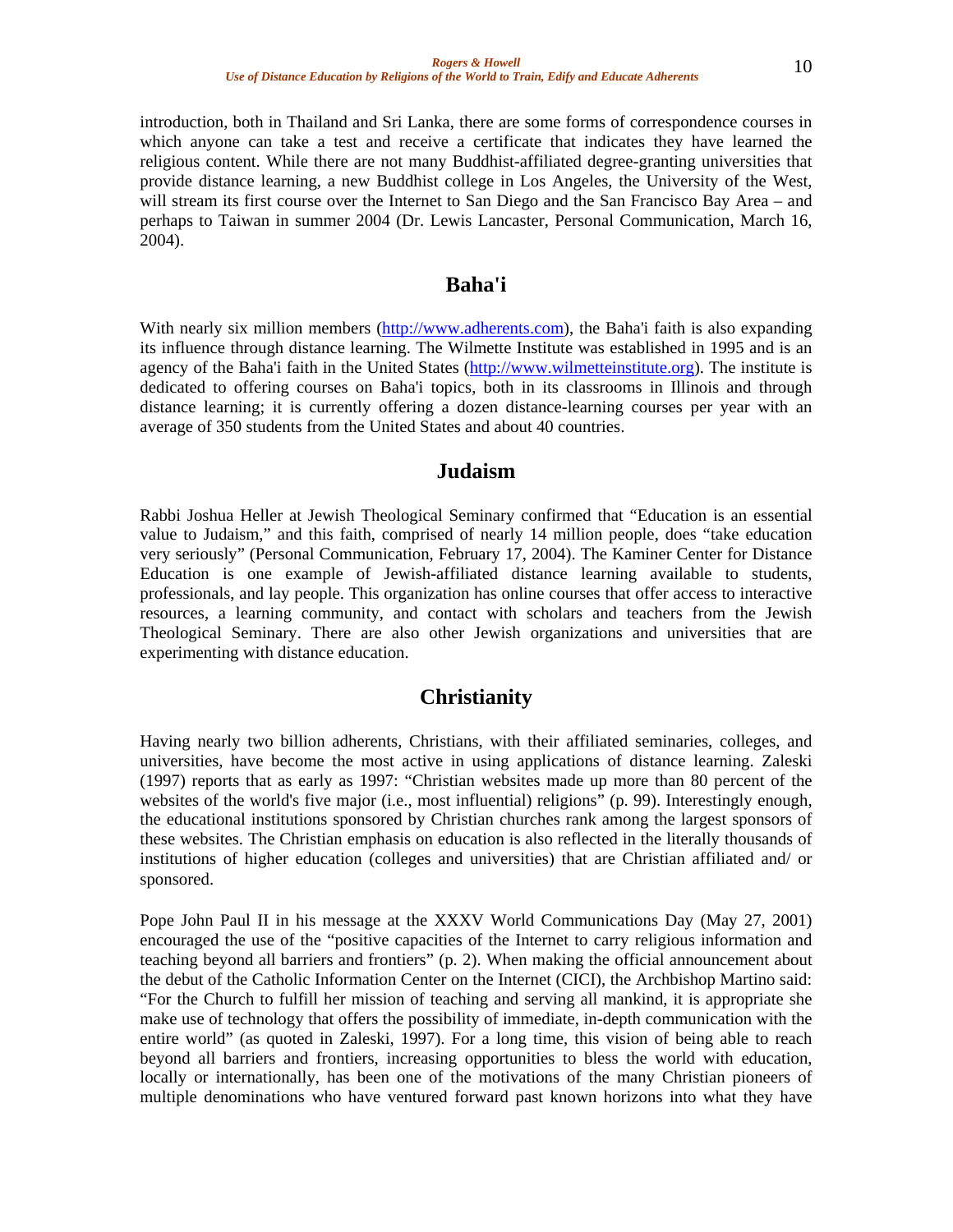hoped to be the promised land of distance learning. Although there are questions arising in the Christian literature (Reissner, 1999; Patterson, 1996), some fervently arguing that distance learning is an unsuitable medium for true Christian education (Crosby, 1997), there is undoubtedly a large and growing number of Christian-affiliated formal adult distance learning programs. *Baker's Guide to Christian Distance Education* profiles up to 150 Christian distance degree programs. Outlined below are only a few examples of the growing number of these programs.

- The Catholic Distance University (CDU) has enrolled over 10,000 students in its correspondence courses since 1983, and is now launching an online program (Retrieved on March 3, 2004, at [http://www.cdu.edu/courses\\_programs.aspin\)](http://www.cdu.edu/courses_programs.aspin). Additionally, 25 Jesuit-affiliated universities have collaborated to create a type of virtual university, [www.Jesuit.net,](http://www.irrodl.org/index.php/irrodl/article/viewArticle/v5.3/www.jesuit.net) which currently offers 190 online courses in 35 programs to approximately 8,500 students each year (Dr. Richard Vigilante, Electronic Communication, March 3, 2004).
- The Seventh-Day Adventists church has founded one of the oldest (1909) distance education programs in the world, Home Study International (HSI). In 1990, HSI renamed its collegiate division Griggs University, enrolling 950 students in 113 undergraduate independent study courses in 2003, of which 10 percent are computer-based (Dr. Joseph Gurubatham, Personal Communication, March 15, 2004). Also in January 1999, the Adventist Virtual Learning Network (AVLN) consortium [\(www.avln.org](http://www.irrodl.org/index.php/irrodl/article/viewArticle/v5.3/www.avln.org)) created a Web portal, [http://www.sdaedu.org/,](http://www.sdaedu.org/) called the Adventist Distance Education Consortium (ADEC), now offering over 124 courses from Adventist-affiliated universities/ colleges.
- Because their evangelic mission statement has such a strong emphasis on reaching out to the communities they serve, the Assemblies of God church has created an extensive distance education provider called Global University. Global now offers courses to more than 178 countries around the world, in more than 145 languages through Internet, correspondence, and international study centers. All higher education enrollments, from institute level to Masters level, comprise 580,000 students (Thomas Harrison, Personal Communication, March 17, 2004).
- The Church of Jesus Christ of Latter-day Saints has recently begun a series of worldwide leadership training broadcasts. The central leadership of the church trains lay-clergy in nearly 200 countries via satellite broadcasts, simultaneously translated into over 50 languages. These training sessions are streamed over the Internet and subsequently distributed on DVD to local leaders for review and further training. Resources are also being contributed towards Web-based training for lay clergy and members. This church's main institution of higher education, Brigham Young University (BYU), began its correspondence program in 1921. Seeing a strong connection between faith and reason, spiritual and secular education, it is one of the largest correspondence programs of its kind in North America, enrolling 26,751 adult students during 2003, with 146 of the 301 paper-based correspondence courses now available on the Internet.
- Seminary Extension, a ministry effort of the six theological seminaries of the Southern Baptist Convention, states as its mission as providing "the delivery of Biblical, Theological, and Practical education to Christians wherever they live via Internet, CD-ROM, local live classrooms, and correspondence." Nearly 4,000 students take Seminary Extension courses either through the 500 Extension Centers (via live classrooms or classes on the Internet) and/ or through independent study (via correspondence, CD-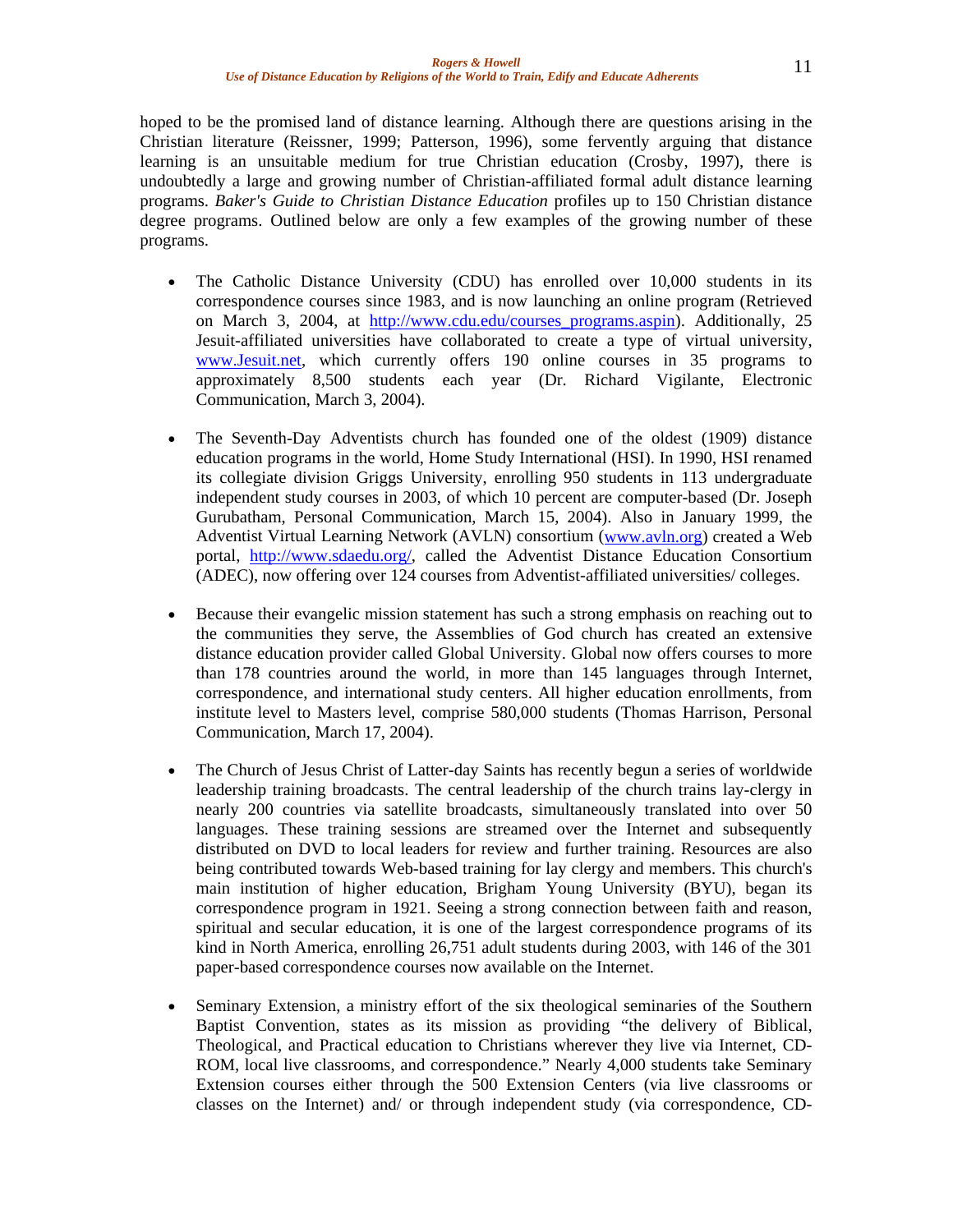ROM, and Internet). Additionally, in 2003 over 600 Florida Baptists participated in theological education in Florida through classes offered by the Baptist College of Florida (BCF) and New Orleans Baptist Theological Seminary (NOBTS) (Denman, 2004).

- In 1993, the Evangelical Lutheran Church in America (ELCA) issued a statement of eleven Imperatives for Theological Education ([http://www.elca.org/dm/te/appendix\\_c.pdf](http://www.elca.org/dm/te/appendix_c.pdf) retrieved March 12, 2004) that encouraged the seminaries to develop theological education for all members. This mandate spurred the eight seminaries of the ELCA, the Private Financial for Lutherans, and the Augsburg Fortress Publishers to combine their efforts to create The Fisher's Net. This strictly e-learning provider currently has around 2,000 users who participate in semester-long classes that contribute to degrees or certificates (Arne Selbyg, Personal Communication, March 5, 2004).
- Beyond these examples, both Southern Christian University (SCU) and the Moody Bible Institute (MBI) are making considerable contributions in distance learning. SCU is partnering with the U.S. Department of Education and 14 other institutions of higher education and consortia to develop models designed to help enhance access to federal (U.S.) student aid for distance education-based programs. MBI, founded in Chicago in 1886, formed a correspondence department in 1901. It continues today with a total of over one million enrollments since its inception (Schlosser and Simonson, 2002). It began offering online courses in 2000, growing from 241 online enrollments in its first year to 1,130 enrollments between June 2002 and June 2003 (Sarah Peeler, Electronic Communication, February 25, 2004).

# **Future Trends and Research**

Despite some setbacks and skeptics, most of the religious leaders and scholars we interviewed remain optimistic about the future uses of distance education by religious institutions. Large faithbased distance learning efforts will likely continue with more collaborative agreements between the religious-affiliated universities and seminaries and/ or religious organizations that are fairly centralized and place a strong emphasis on education. These efforts will be focused on training clergy and providing degree-seeking university students of faith more flexibility in higher education and lifelong learning. At the same time, however, there will be a general increase of interest in and use of distance learning via the Internet or WWW for certain religions, only as the host countries build out their technological infrastructure and become more politically supportive.

The authors also predict that as globalization increases, state-sponsored institutions of higher learning will become more pluralistic and secular. This will likely create an increased demand for more faith-based education, which seeks to integrate spiritual and secular learning. Religioussponsored distance education providers will also continue to struggle with the more common questions and concerns of when to use distance education, types of pedagogical models, desired outcomes, choices of technology, and financial implications.

Since the use of distance learning by religious institutions is a relatively unexplored and unresearched area, the authors encourage further scholarly inquiry into the issues and practices surrounding it. Experimentation by religious-based distance education providers in emphasizing the affective and spiritual, as well as the cognitive domains of learning, holds significant promise.

The authors acknowledge that each major religion was discussed only briefly. As such, they encourage more in-depth research on each religion's use of distance education. This research will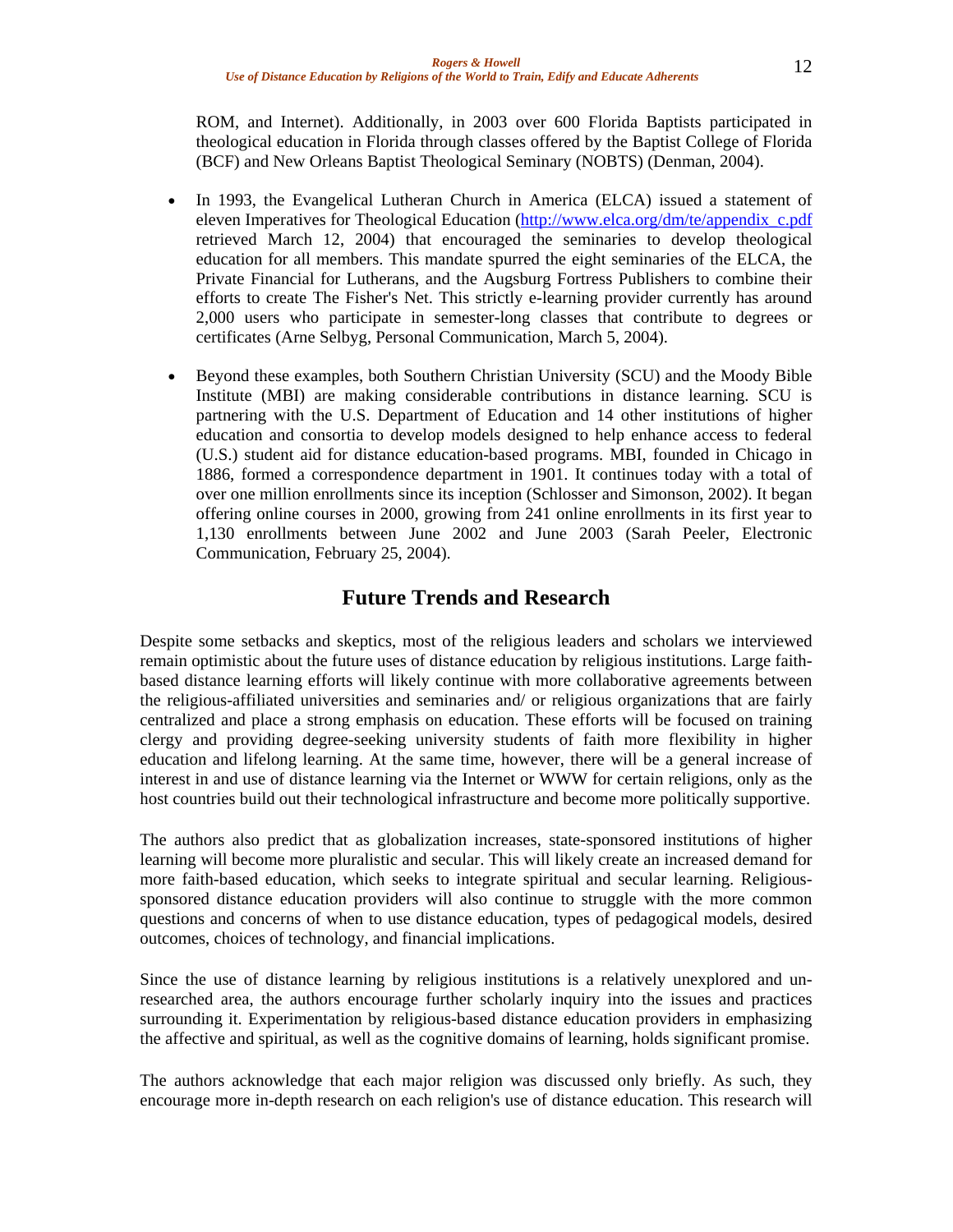then contribute to a growing body of literature that will assist religious institutions in identifying best practices in distance education implementation, especially in their efforts to weld and integrate the secular and spiritual together as they reach out to train, edify, and educate their adherents. As more religious institutions articulate and share their educational mission, a clearer picture of the diversity, versatility, and role of faith-based distance education will also emerge. Finally, the authors encourage further inquiry into the larger role religious education – including distance education – may have in promoting not only the spiritual development of the individual, but also of society.

### **Conclusion**

Although it is difficult to identify and classify all the different approaches, attitudes, applications, and functions of religion on and in cyberspace (Karaflogka, 2002), it is clear that formal adult education at a distance is receiving increased attention by most of the world's largest religions. Even though these major religions differ in their theology and are influenced by a number of unique religious, economic, and political factors, many Islamic, Hindu, Buddhist, Baha'i, Jewish, and Christian leaders and scholars value the potential role distance education may have in assisting them in achieving their institutional mission. Ultimately, as an official at a Buddhist monastery in Tibet summarized, cyberspace has been designed in such a way that there is an absence of obstructions. "[This] creates the potential for something to arise. And the nature of what will arise there is dependent on the motivations of the people that use it" (Thomas E. Miller, as quoted in Zaleski, 1997, p. 280). Zaleski (1997) insightfully reflects that in a similar way to how our souls become what we make of them, "so will the soul of cyberspace, for cyberspace mirrors us in our entirety" (p. 281).

Reflecting in this mirror is the value many religious institutions place on the availability and quality of adult distance education programs. This reflection is shown in the increasing number of distance education programs and, perhaps more importantly, the sincere, searching questions developers are asking about how distance learning should be best used. Distance learning has allowed many religions to extend the reach of their seminaries to train clergy and for some to extend the reach of their affiliated universities to provide educational opportunities to their membership. In particular, distance learning has opened up many opportunities, previously unavailable, in reaching out in a way that is able to strengthen followers' faith within "the social context in which a student lives" (Schlosser and Simonson, 2002, p. 10).

The greatest educators throughout history (e.g., Confucius, Socrates, Mohammed, Jesus, and others) have ultimately seen education as most valuable in developing more than just what we know and what we can do, but especially in how that expanded knowledge and ability contribute to who we become, developing each individual and society in ways that best contribute to the good, the true, and the beautiful. Although many religions of the world and their affiliated institutions are still experimenting with different methods and media in using distance education, perhaps it will be the faith-based institutions that lead the way in discovering how to use distance learning most effectively in teaching "how to live," not merely in teaching "how to make a living."

### **Terms and Definitions**

**Affective –** Domain of learning concerned with inward disposition, feeling, intent, intention, earnest, reality; contrasted with merely cognitive development and/ or external manifestation.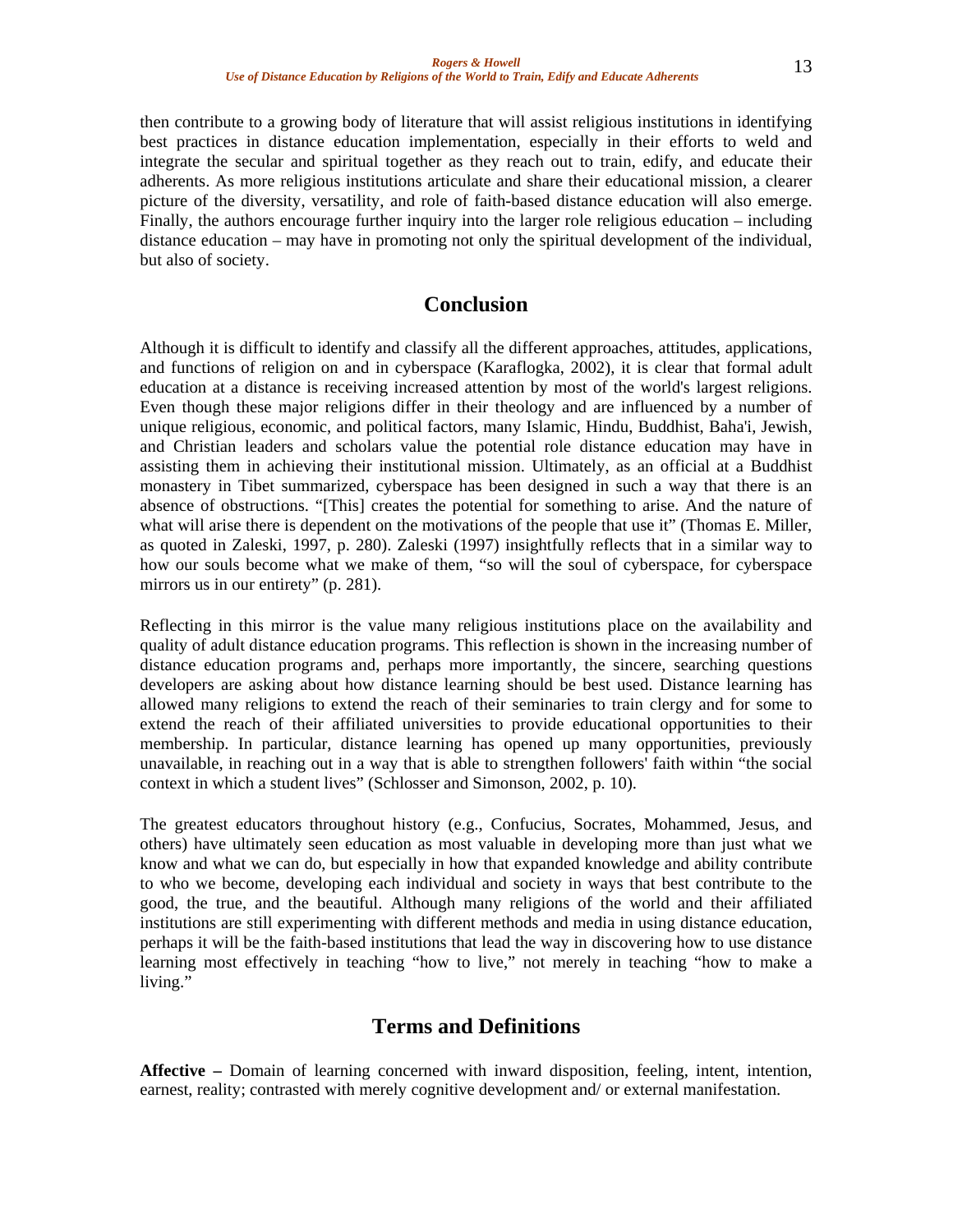**Clergy –** The clerical order; the body of men and women set apart by ordination for religious service in a church; as opposed to *laity*.

**Collegiate Ministries –** Religious administrative structure of a university; ministerial administration of degree-seeking colleges and universities.

**Correspondence Education –** The form of distance education that is paper-based; communication between teacher and students is by correspondence, not face-to-face.

**Laity –** The condition or state of a layman, the body of the people not in orders; as opposed to the clergy.

**Piety –** The quality or character of being pious; habitual reverence and obedience to God (or the gods); devotion to religious duties; godliness, devoutness, religiousness.

**Pluralistic** – Of or belonging to a pluralist or to pluralism; recognizing more than one ultimate principle in existence or being as contrasted to monism.

**Religious Institutions –** Organizations, including some universities and colleges, that are affiliated with or sponsored by a religious organization.

**Seminaries –** Schools or colleges created to educate persons for the practice of ministry and/ or for teaching and research in the theological disciplines.

**Theological Education –** Education that is mainly on spiritual topics, preparing persons for the practice of ministry and/or for teaching and research in the theological disciplines.

## **References**

- Amos, K. E. (1999). Report of the Survey of ATS Schools on Educational Technology and Distance Education. *Theological Education, 36*(1), 125 – 140.
- Badawi, J. (2004). Bridge Building Between Christians and Muslims. *IslamiCity.* Retrieved January 20, 2004 from:<http://www.islamicity.com/Mosque/Bridge.shtml>
- Baig, K. (2001). *What Is Wrong with Our Education System?* Retrieved March 10, 2004, from: <http://www.albalagh.net/education/>
- Bellinger, C. K. (2003). *Reflections on Distance Learning and Theological Pedagogy.* Retrieved February 11, 2004, from: <http://www.wabashcenter.wabash.edu/Internet/SWATLA2003.html>

Cannell, L. (1999). A Review of Distance Education. *Theological Education, 36*(1), 1 – 72.

Church Executive (2004). Top 25 U.S. churches list now includes four Pentecostal bodies. *March 16, 2004 headline from Church Executive website*. Retrieved March 20, 2004 from: <http://www.churchexecutive.com/News.asp?Article=1694>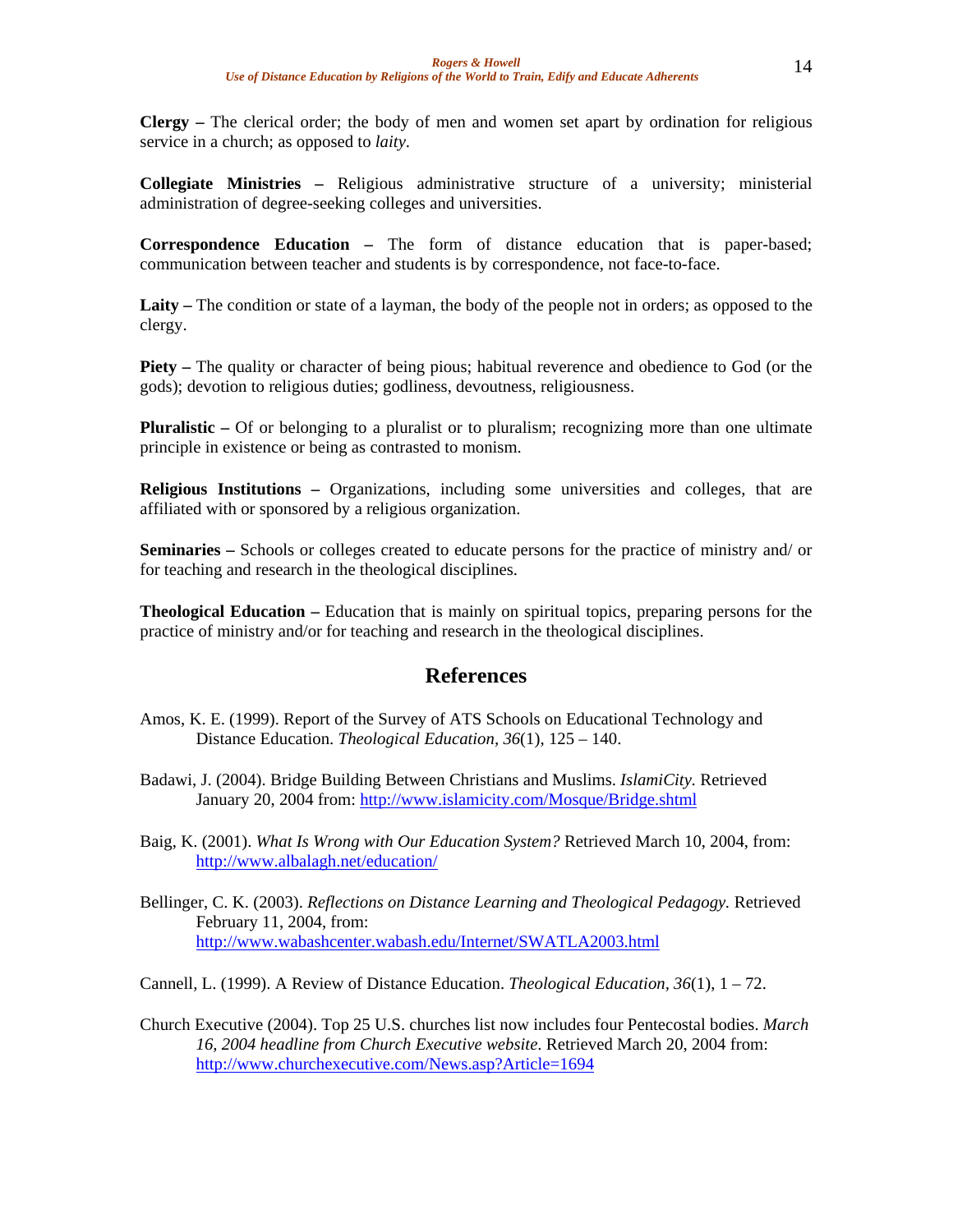- Crosby, J. F. (1997). Doubts about DE that won't go away. Response to Dr. Miletic. *The University Concourse, 3*(3). Retrieved October 22, 2004 from: <http://www.theuniversityconcourse.com/III,3,12-9-1997/Crosby.htm>
- Denman, B. (2004). Theological education includes on-line courses. *Florida Baptist Witness, 121*(28). Retrieved July 29, 2004, from: <http://www.floridabaptistwitness.com/2891.article>
- Gupta, K. C. (March 16, 2004). Personal Communication. Professor at the Hindu University of America.
- Gurubatham, J. (March 15, 2004). Personal Communication. President of Griggs University.
- Harrison, T. (March 17, 2004). Personal Communication. Associate VP U.S. Student Relations for Global University.
- Helland, A. C. (2002). Surfing for Salvation: Organized religious participation on the Internet. *RELIGION, 32*(4) 293 – 302.
- Heller, J. (February 17, 2004). Personal Communication. Rabbi. The Jewish Theological Seminary.
- Hillerbrand, H. J. (2004). *Encyclopedia of Protestantism*. New York: Routledge.
- Hinckley, G. B. (2001). A Prophet's Counsel and Prayer for Youth. *New Era, 4*(1) 4 15.
- Johnson, S. (March 8, 2004). Personal Communication. Director of Collegiate Ministries. United Church of Christ.
- Karaflogka, A. (2002). Religious discourse and cyberspace. *RELIGION, 32*(4) 279 291.
- Kilmurray, J. (2003). *E-Learning: It's more than automation Commentary.* Retrieved February 11, 2004, from:<http://ts.mivu.org/default.asp?show=article&id=1014>
- Lancaster, L. (March 16, 2004). Personal Communication and Electronic Communication. President of the University of the West.
- Lin, J. (2004). The Foundation of Taoist Philosophy and Its Implication for Education. *CIES Conference* Presentation. Salt Lake City, Utah.
- Lin, J. (2004, March 28) Personal Communication. CIES Conference.
- McFarland, S. (1998). Communism as Religion. *International Journal for the Psychology of Religion, 8*(1), 33.
- McLoughlin, C., and Luca, J. (2003). Quality in Online Delivery: What does it mean for assessment in e-Learning environments? Retrieved August 31, 2004, from: [http://www.distance](http://www.distance-educator.com/dnews/modules.php?op=modload&name=News&file=article&sid=8595)[educator.com/dnews/modules.php?op=modload&name=News&file=article&sid=8595](http://www.distance-educator.com/dnews/modules.php?op=modload&name=News&file=article&sid=8595)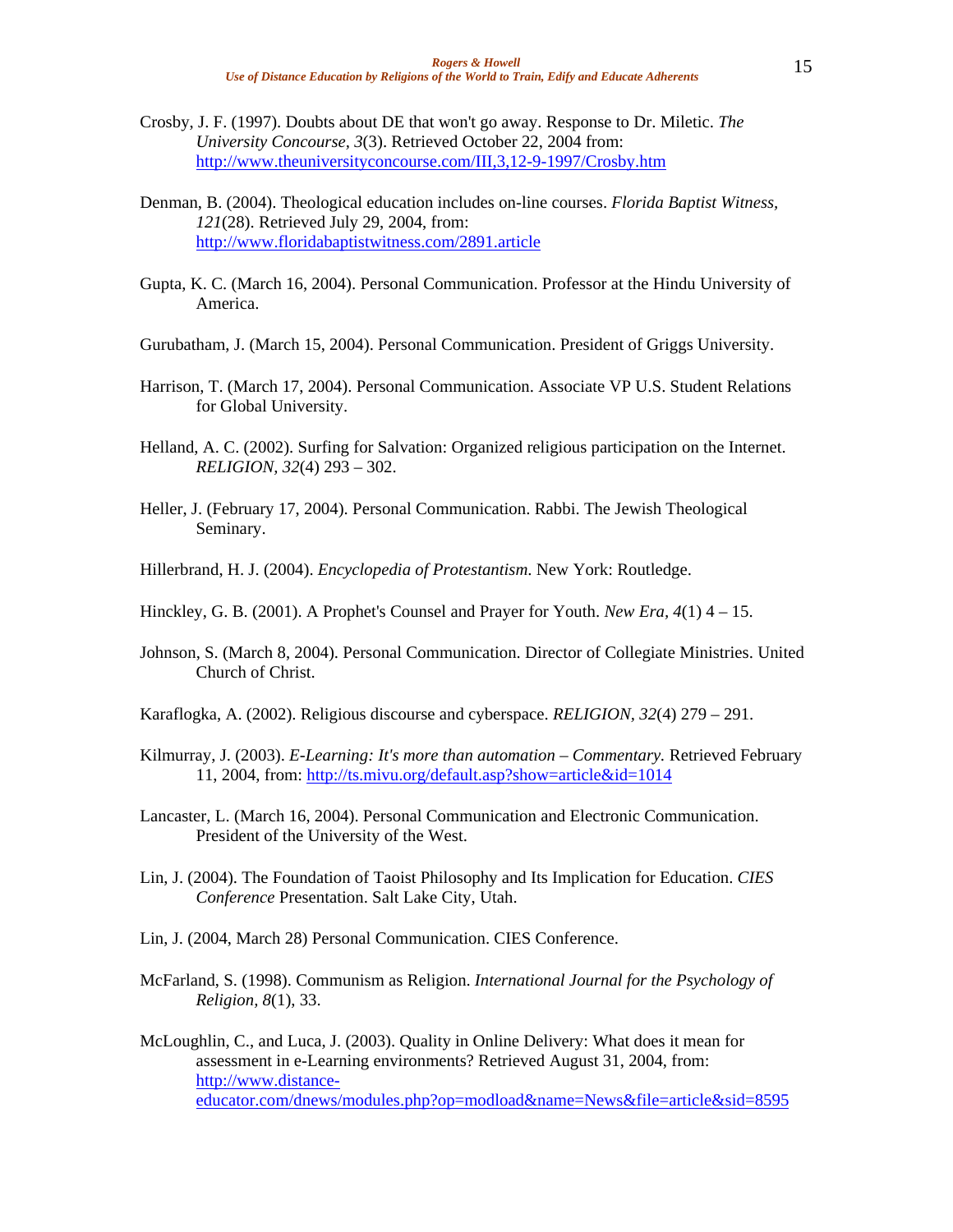Mohammed, M. (February 17, 2004). Personal Communication. American Open University.

Nasser, R., and Abouchedid, K. (2000). Attitudes and Concerns towards Distance Education: The case of Lebanon. *Online Journal of Distance Learning Administration, 3*(4). Retrieved October 22, 2004 from: [http://www.westga.edu/~distance/ojdla/winter34/nasser34.html/20/2004](http://www.westga.edu/%7Edistance/ojdla/winter34/nasser34.html/20/2004)

Noss, D. S. (2003). *A History of the World's Religions.* Upper Saddle River, NJ.: Prentice Hall.

Patterson, E. (1996). The Question of Distance Education. *Theological Education, 33*(1), 59 – 74.

- Pope John Paul II (2001). Address given for the *Pontificium Consilium e Communicationibus Socialibus, Message of the Holy Father for the XXXV World Communications Day*, Sunday, May 27, p. 2.
- Peeler, S. (February 25, 2004). Electronic Communication. Moody Bible Institute.
- Reissner, A. (1999). An Examination of Formational and Transformational Issues in Conducting Distance Learning, Including Issues Related to Faculty Development. *Theological Education, 36*(1), 87 – 100.
- Schlosser, L. A., and Simonson, M. (2002). Distance Education: Definition and glossary of terms. *Definitions and Terminology Committee Association for Educational Communications and Technology.* Retrieved January 6, 2004 from: <http://www.aect.org/Intranet/Publications/Disted/Disted.asp>
- Selbyg, A. (March 5, 2004). Personal Communication. Director for Colleges and Universities, Evangelical Lutheran Church in America.
- Stewart, J. (February 9, 2004). Personal Communication. Dean of the School of Distributed Learning. Bethany College.
- Swaminathan, M. S. (2001). Universities and bridging the divide. *The Hindu, Online edition of India's National Newspaper.* Monday, June 11, 2001.
- Vigilante, R. (March 3, 2004). Personal Communication. Executive Director. JesuitNET.
- Yildiz, I. (March 5, 2004). Personal Communication. Chair of the Department of Philosophy and Religion at the University of Yuzuncu Yil in Van, Turkey.
- Zaleski, J. (1997). *The Soul of Cyberspace: How New Technology Is Changing Our Spiritual Lives*. New York: HarperCollins Publishers, Inc.

#### **Endnotes**

[1.](http://www.irrodl.org/index.php/irrodl/article/viewArticle/207/290#1b) Words appearing in boldface are defined in the glossary.

[2.](http://www.irrodl.org/index.php/irrodl/article/viewArticle/207/290#2b) The church's training of its own workforce, outside of the clergy, is another small beneficiary group of some formal distance education instruction, but this is not addressed in this paper.